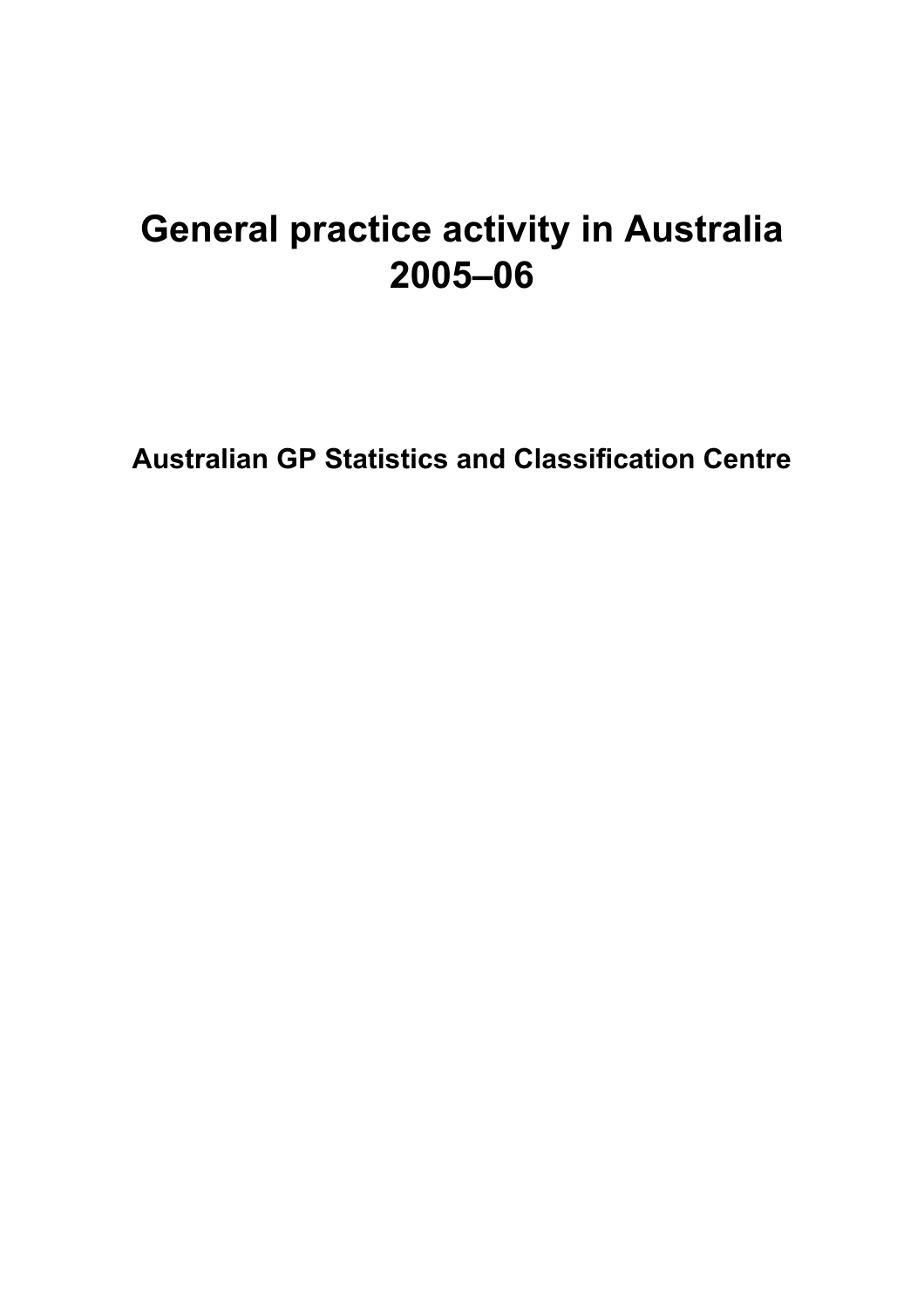The Australian Institute of Health and Welfare is an independent health and welfare statistics and information agency. The Institute's mission is *better health and wellbeing for Australians through better health and welfare statistics and information*.

The Australian General Practice Statistics and Classification Centre (previously Unit) is a collaborating unit of the Australian Institute of Health and Welfare and the University of Sydney, situated within the Family Medicine Research Centre at Westmead Hospital. It fulfils the obligation of the Australian Institute of Health and Welfare to collect statistics regarding general practitioners, their patients and their patients' care.

#### **Recent related publications:**

Britt H, Miller GC, Knox S, Charles J, Pan Y, Henderson J, Bayram C, Valenti L, Ng A, O'Halloran J 2005. General practice activity in Australia 2004–05. General practice series no. 18. AIHW cat. no. GEP 18. Canberra: Australian Institute of Health and Welfare.

Knox S, Britt H, Pan Y, Miller GC, Bayram C, Valenti L, Charles J, Henderson J, Ng A, O'Halloran J 2005. Locality matters: the influence of geography on general practice activity in Australia 1998–2004. General practice series no. 17. AIHW cat. no. GEP 17. Canberra: Australian Institute of Health and Welfare.

Britt H, Miller GC, Knox S, Charles J, Valenti L, Pan Y, Henderson J, Bayram C, O'Halloran J, Ng A 2004. General practice activity in Australia 2003–04. General practice series no. 16. AIHW cat. no. GEP 16. Canberra: Australian Institute of Health and Welfare.

General Practice Statistics and Classification Unit 2004. SAND abstracts from the BEACH program. Sydney: AIHW/University of Sydney. Viewed 26 August 2005, http://www.fmrc.org.au/publications/SAND\_abstracts.htm.

Britt H, Miller GC, Knox S, Charles J, Valenti L, Bayram C, O'Halloran J, Henderson J, Pan Y, Harrison C 2004. General practice activity in the states and territories of Australia 1998–2003. General practice series no. 15. AIHW cat. no. GEP 15. Canberra: Australian Institute of Health and Welfare.

Britt H, Miller GC, Knox S, Charles J, Valenti L, Henderson J, Pan Y, Bayram C, Harrison C 2003. General practice activity in Australia 2002–03. General practice series no. 14. AIHW cat. no. GEP 14. Canberra: Australian Institute of Health and Welfare.

Britt H, Knox S, Miller GC 2003. Changes in pathology ordering by general practitioners in Australia, 1998–2001. General practice series no. 13. AIHW cat. no. GEP 13. Canberra: Australian Institute of Health and Welfare.

O'Halloran J, Britt H, Valenti L, Harrison C, Pan Y, Knox S 2003. Older patients attending general practice 2000–02. General practice series no. 12. AIHW cat. no. GEP 12. Canberra: Australian Institute of Health and Welfare.

Bayram C, Britt H, Kelly Z, Valenti L 2003. Male consultations in general practice in Australia 1999–00. General practice series no. 11. AIHW cat. no. GEP 11. Canberra: Australian Institute of Health and Welfare.

Britt H, Miller GC, Knox S, Charles J, Valenti L, Henderson J, et al. 2002. General practice activity in Australia 2001–02. General practice series no. 10. AIHW cat. no. GEP 10. Canberra: Australian Institute of Health and Welfare.

Henderson J, Pan Y, Britt H, Charles J, Miller GC, Knox S 2002. Cardiovascular problems and risk behaviours among patients at general practice encounters in Australia 1998–00. General practice series no. 9. AIHW cat. no. GEP 9. Canberra: Australian Institute of Health and Welfare.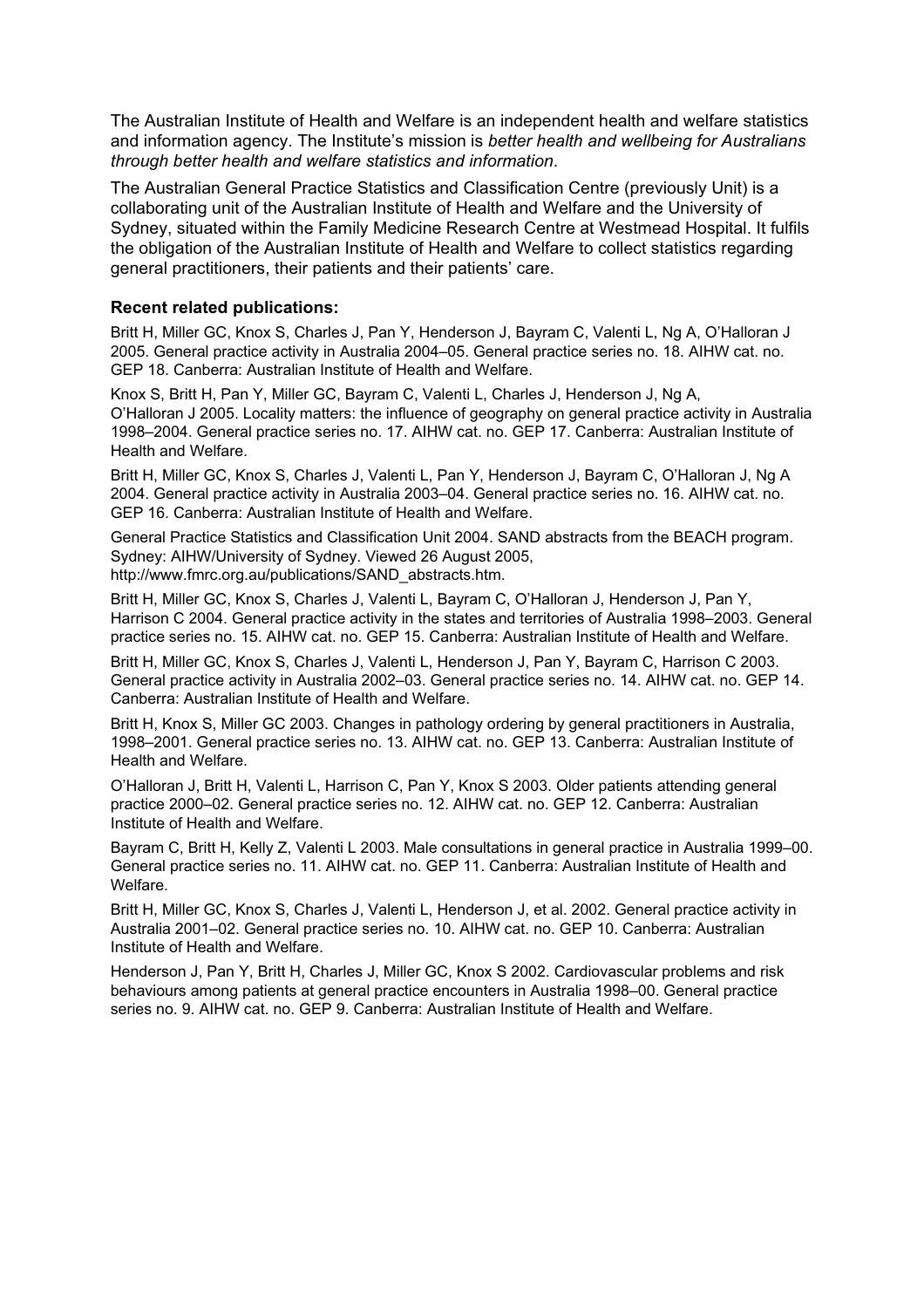GENERAL PRACTICE SERIES Number 19

## *BEACH*

### *Bettering the Evaluation And Care of Health*

## **General practice activity in Australia 2005–06**

**Helena Britt, Graeme C Miller, Janice Charles, Ying Pan, Lisa Valenti, Joan Henderson, Clare Bayram, Julie O'Halloran, Stephanie Knox**

**January 2007** 

A joint report by the University of Sydney and the Australian Institute of Health and Welfare

AIHW cat. no. GEP 19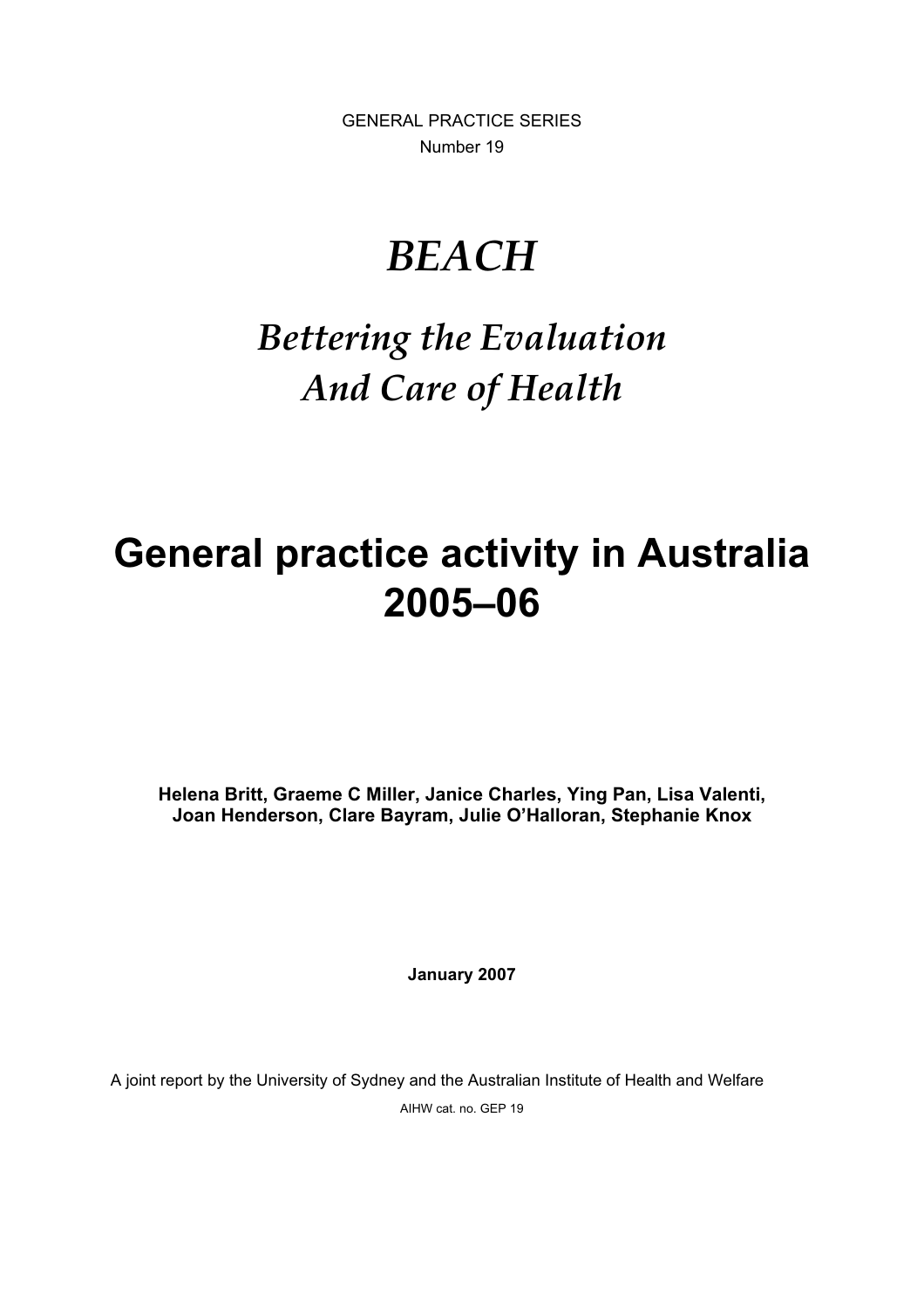¤ Australian Institute of Health and Welfare and the University of Sydney 2007

This work is copyright. Apart from any use as permitted under the *Copyright Act 1968*, no part may be reproduced without written permission from the Australian Institute of Health and Welfare. Requests and enquiries concerning reproduction and rights should be directed to the Head, Business Promotion and Media Unit, Australian Institute of Health and Welfare, GPO Box 570, Canberra ACT 2601.

This is the nineteenth publication of the General Practice Series, from the Australian General Practice Statistics and Classification Centre, a collaborating unit of the University of Sydney and the Australian Institute of Health and Welfare. A complete list of the Institute's publications is available from the Publications Unit, Australian Institute of Health and Welfare, GPO Box 570, Canberra ACT 2601, or via the Institute's website <www.aihw.gov.au>.

ISBN 978 1 74024 641 5

ISSN 1442-3022

#### **Suggested citation**

Britt H, Miller GC, Charles J, Pan Y, Valenti L, Henderson J, Bayram C, O'Halloran J, Knox S 2007. General practice activity in Australia 2005–06. General practice series no. 19. AIHW cat. no. GEP 19. Canberra: Australian Institute of Health and Welfare.

**Keywords:** Australia, Delivery of Health Care/statistics & numerical data, Family Practice/statistics & numerical data, Health Care Surveys/methods.

#### **Australian Institute of Health and Welfare**

**Board Chair** Hon. Peter Collins, AM, QC

**Director** 

Penny Allbon

Any enquiries about or comments on this publication should be directed to:

The Australian General Practice Statistics and Classification Centre University of Sydney Acacia House Westmead Hospital Westmead NSW 2145 Phone: 61 2 9845 8151 Fax: 61 2 9845 8155 Email: gpstats@fmrc.org.au

Published by the Australian Institute of Health and Welfare Printed by Elect Printing, Canberra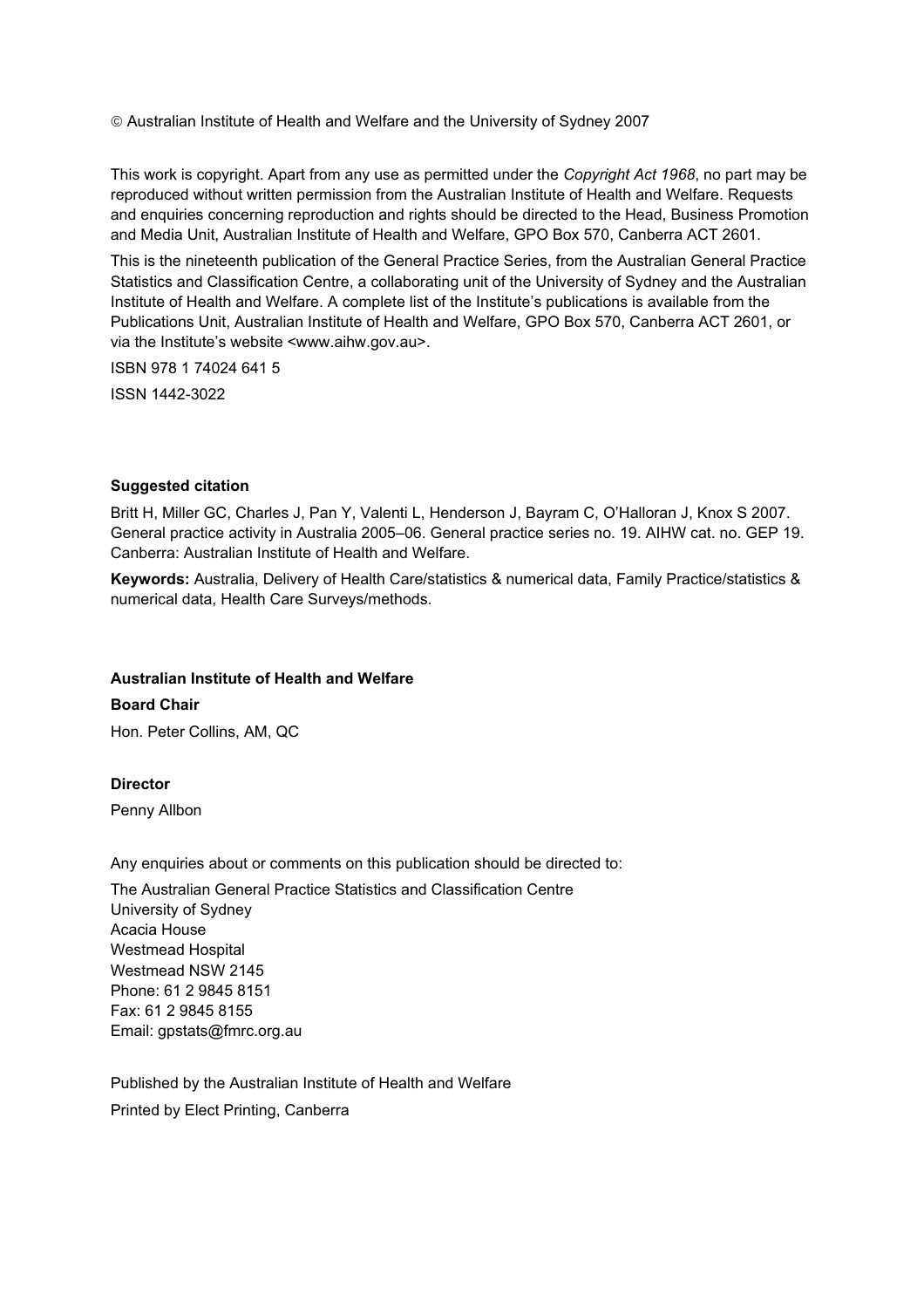## **Foreword**

The English philosopher Sir Francis Bacon penned the phrase 'Knowledge is Power'. The absolute truth of this statement is reflected in the impact the BEACH survey has on planning and management of primary health care in Australia.

The information provided through the continuing collection and analysis of general practice data by BEACH has been invaluable in creating a clear picture of where, how and what type of services are delivered by general practitioners. This research has allowed the profession to identify and respond to trends and gaps in service delivery and monitor and regulate its own performance. It is a reliable and renowned tool in the kit bag of general practice which of necessity has to prove its central coordinating role in the health of the individual and the nation.

Without BEACH general practitioners would be operating in a vacuum with no uniform picture of how their consulting, prescribing and investigating and referring practices compared to their peers. With this information available, the profession as a whole can gauge and benchmark Australian general practice and make appropriate changes if needed.

Because knowledge is power, the Australian Medical Association believes BEACH is one of the most important tools available to general practice and policy makers. The primary care led model of health care delivery is patient centred, cost effective, responsive, exhibits quality and safety in practice and is what keeps the Australian health system effective.

It is a great honour to be able to make some introductory remarks to the eighth annual report on General Practice Activity in Australia. As a general practitioner and a past participant I am aware of the contribution of each participant, the value of the analysis and feedback to practices. As President of the AMA, the data collected are of tremendous value in making and re-enforcing the reality that Australian general practice delivers. I hope this vital work will continue unabated into the future and provide the power for effective renewal.

The 2005–06 report has made some very significant findings on general practice activity that highlight recent successes by the profession and areas that still need work. What BEACH provides is evidence to back up the profession's anecdotal beliefs on what wins have been achieved and what shortcomings exist.

General practice's ongoing commitment to quality, safe, evidence-based prescribing is reflected in the continual decline in the total medication rate. In particular, the rate of prescriptions has fallen by almost 13% between 1999–00 and 2005–06. Contributing to this is a combination of general practitioners embracing ongoing education, providing nonpharmacological interventions to patients, and having a historical record of prescription decisions provided by BEACH.

Other findings will strengthen the profession's resolve to address problem areas that centre on workforce shortages and patient access to care.

Over recent years it has been increasingly difficult to provide after-hours care to patients. This is due to a number of factors including the growing demands on the general practice workforce, reduced participation rates in the workforce, safety issues, and lifestyle requirements of all doctors. This has led to the declining sustainability of after-hours services. BEACH has tracked the decline in GPs providing their own or cooperative afterhours care and this continued in 2005–06. Having these data strengthens arguments that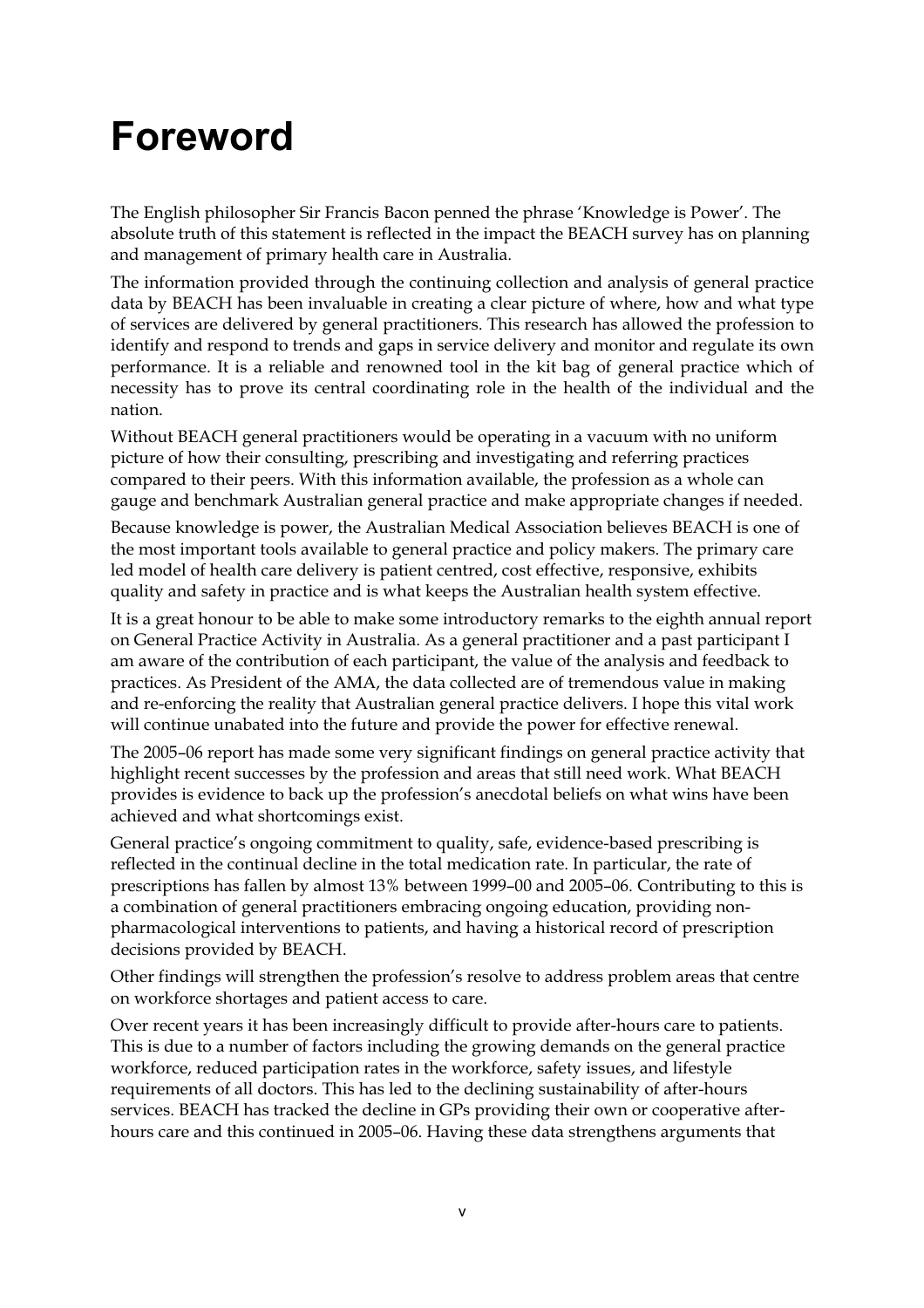more must be done to support modern general practice to provide around the clock medical care without risk to GPs' health, safety or business.

GPs are spending more of their time caring for older patients. An increasing proportion of encounters are with patients aged 45 years and over. This group of patients is more likely to have multiple, chronic and complex illnesses and will benefit from spending more time with their doctor. This is reflected in the growing management rates of chronic conditions reported by BEACH since 1999–00. Our health system needs to recognise this change and adapt to ensure older Australians receive the care they need and deserve, by doctors working with teams, where many disciplines are brought together to care for patients in collaboration, in a suitable setting recognising the importance of these patients.

The health profession relies on evidence to support calls for improvements in service delivery. BEACH is a definitive source of this evidence for general practice.

I commend all those who contributed to this report, both BEACH staff and GPs who gave of their time to the survey. I encourage GPs to continue to be involved in this crucial work.

Dr Mukesh Haikerwal President Australian Medical Association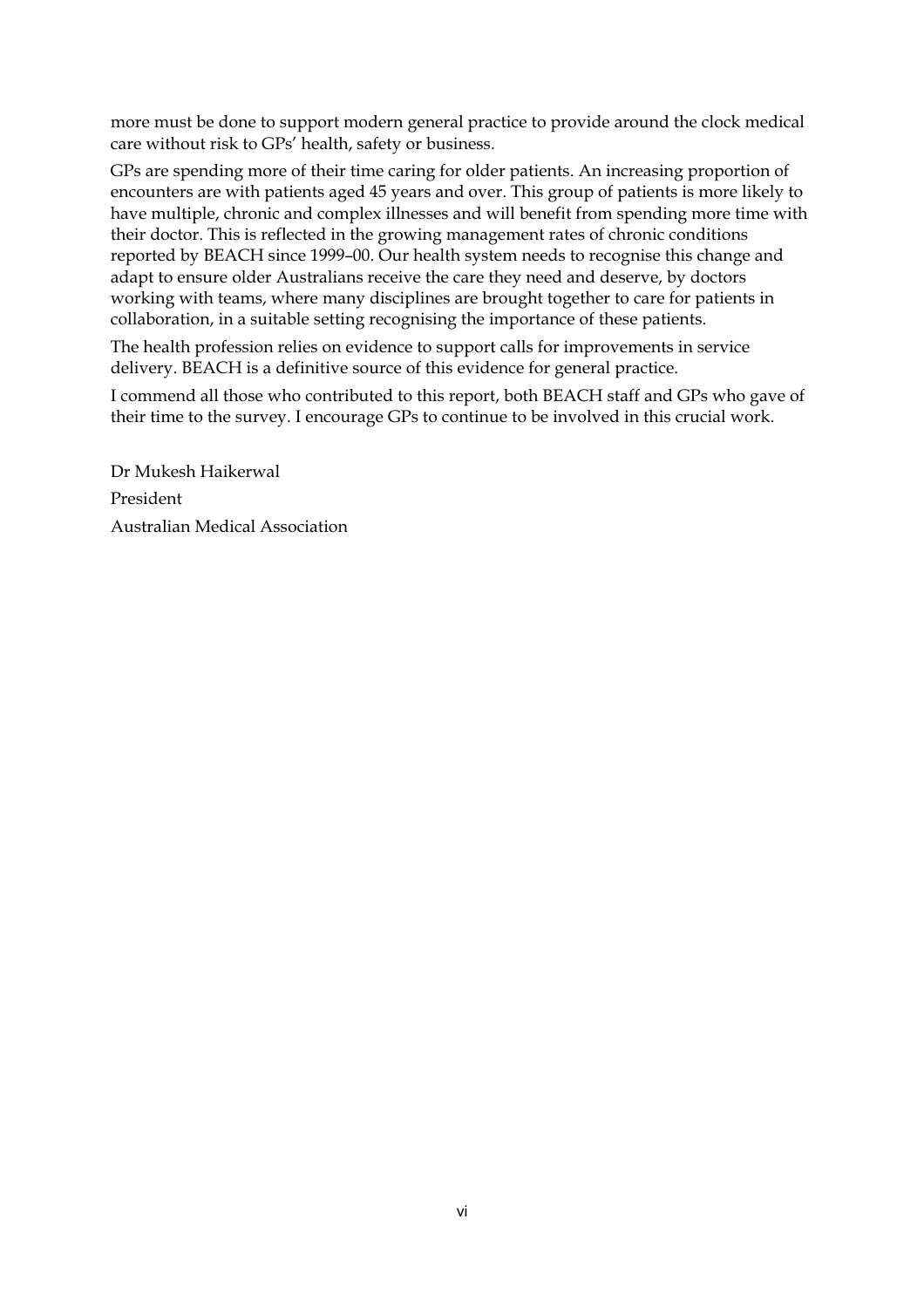# **Acknowledgments**

The Australian General Practice Statistics and Classification Centre (formerly the General Practice Statistics and Classification Unit) wishes to thank the 1,017 general practitioners who participated in BEACH between April 2005 and March 2006. This report would not have been possible without their valued cooperation and effort in providing the data.

We also thank the following organisations for their financial support and their contribution to the ongoing development of the BEACH program since it began in April 1998:

- AstraZeneca Pty Ltd (Australia) (1998–2006)
- Roche Products Pty Ltd (1998–2006)
- Janssen-Cilag Pty Ltd (2000–06)
- Merck, Sharp and Dohme (Australia) Pty Ltd (2002–06)
- Pfizer Australia (2004–06)
- National Prescribing Service (2005–06)
- Australian Government Department of Health and Ageing (1998–2004)
- National Occupational Health and Safety Commission (1998–2000)
- Australian Government Department of Veterans' Affairs (1998–2000)
- Aventis Pharma Pty Ltd (1998–2002).

Some financial support for the program was also provided by:

- The Office of the Australian Safety and Compensation Council, Department of Employment and Workplace Relations (2004–06)
- Australian Government Department of Veterans' Affairs (2004–06).

We acknowledge the support of the Royal Australian College of General Practitioners, the Australian Medical Association, the Australian Divisions of General Practice, the Australian College of Rural and Remote Medicine, and the Consumers Health Forum, and the contribution of their representatives to the BEACH Advisory Board.

The research team is grateful to Clare Bayram and Julie O'Halloran for their coordination and editing of this report, for the IT support of Timothy Chambers and the administrative support of Gervaise Woods, and for the valuable contribution of the general practitioner recruitment staff (Errol Henderson, Jan Fitzgerald, and Hedy Sussman) and data entry staff. We recognise the contribution of past members of the BEACH team.

We appreciate the cooperation of the Primary Care Division of the Australian Government Department of Health and Ageing in regularly supplying general practitioner random samples and national Medicare data. At the Australian Institute of Health and Welfare, Ken Tallis edited the report and Cecilia Burke coordinated the printing and publication process.

Ethics approval for this study was obtained from the Human Ethics Committee of the University of Sydney and the Ethics Committee of the Australian Institute of Health and Welfare.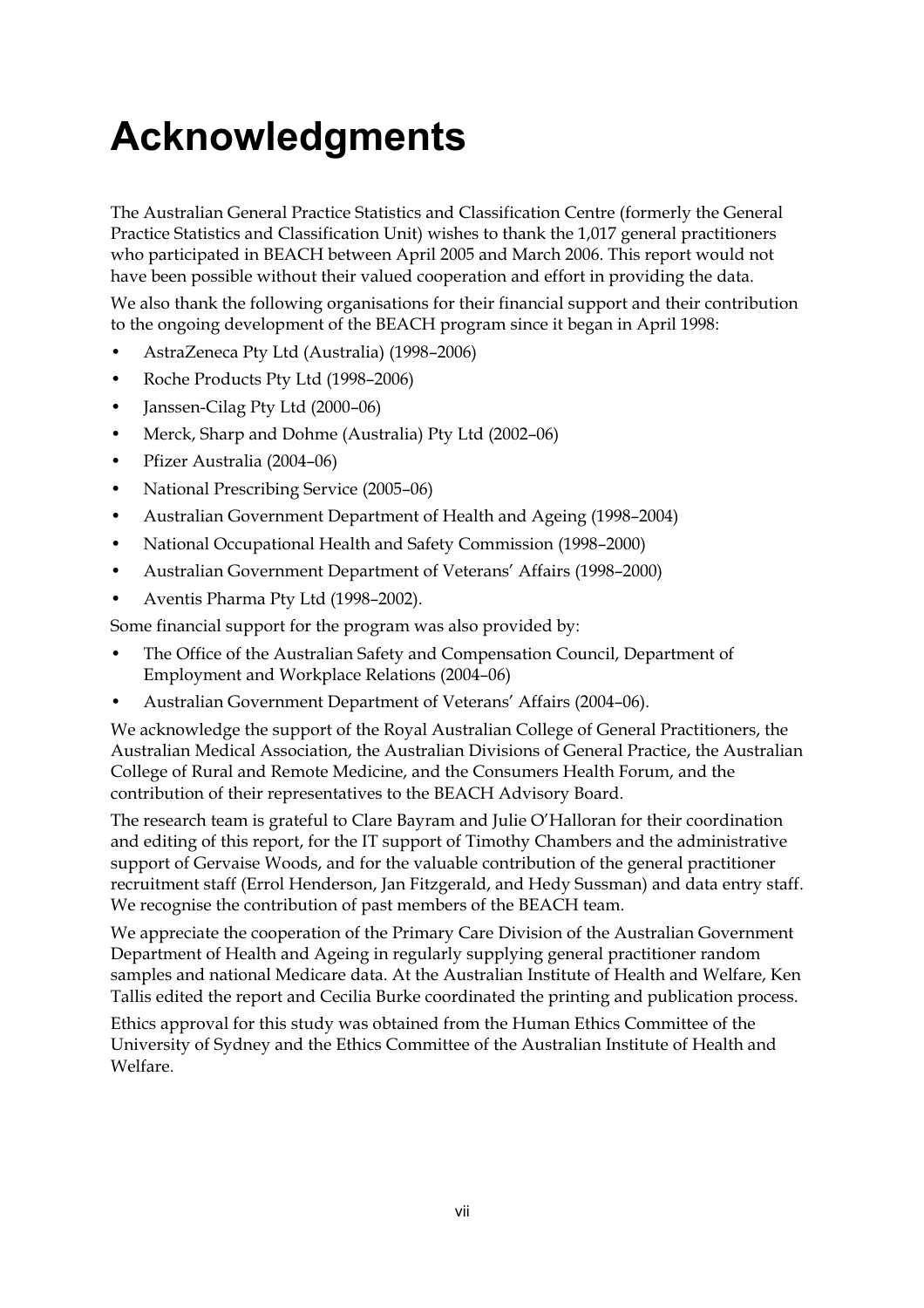## **Contents**

| 1              |                                                                                       |  |  |  |
|----------------|---------------------------------------------------------------------------------------|--|--|--|
|                |                                                                                       |  |  |  |
|                |                                                                                       |  |  |  |
|                |                                                                                       |  |  |  |
|                | 1.4 Future options for national representative data collection from general practice9 |  |  |  |
| $\overline{2}$ |                                                                                       |  |  |  |
|                |                                                                                       |  |  |  |
|                |                                                                                       |  |  |  |
|                | 2.3                                                                                   |  |  |  |
|                |                                                                                       |  |  |  |
|                | 2.5                                                                                   |  |  |  |
|                |                                                                                       |  |  |  |
|                |                                                                                       |  |  |  |
|                |                                                                                       |  |  |  |
|                |                                                                                       |  |  |  |
|                |                                                                                       |  |  |  |
|                |                                                                                       |  |  |  |
|                |                                                                                       |  |  |  |
|                |                                                                                       |  |  |  |
|                |                                                                                       |  |  |  |
|                |                                                                                       |  |  |  |
|                |                                                                                       |  |  |  |
|                |                                                                                       |  |  |  |
|                |                                                                                       |  |  |  |
|                |                                                                                       |  |  |  |
|                |                                                                                       |  |  |  |
|                |                                                                                       |  |  |  |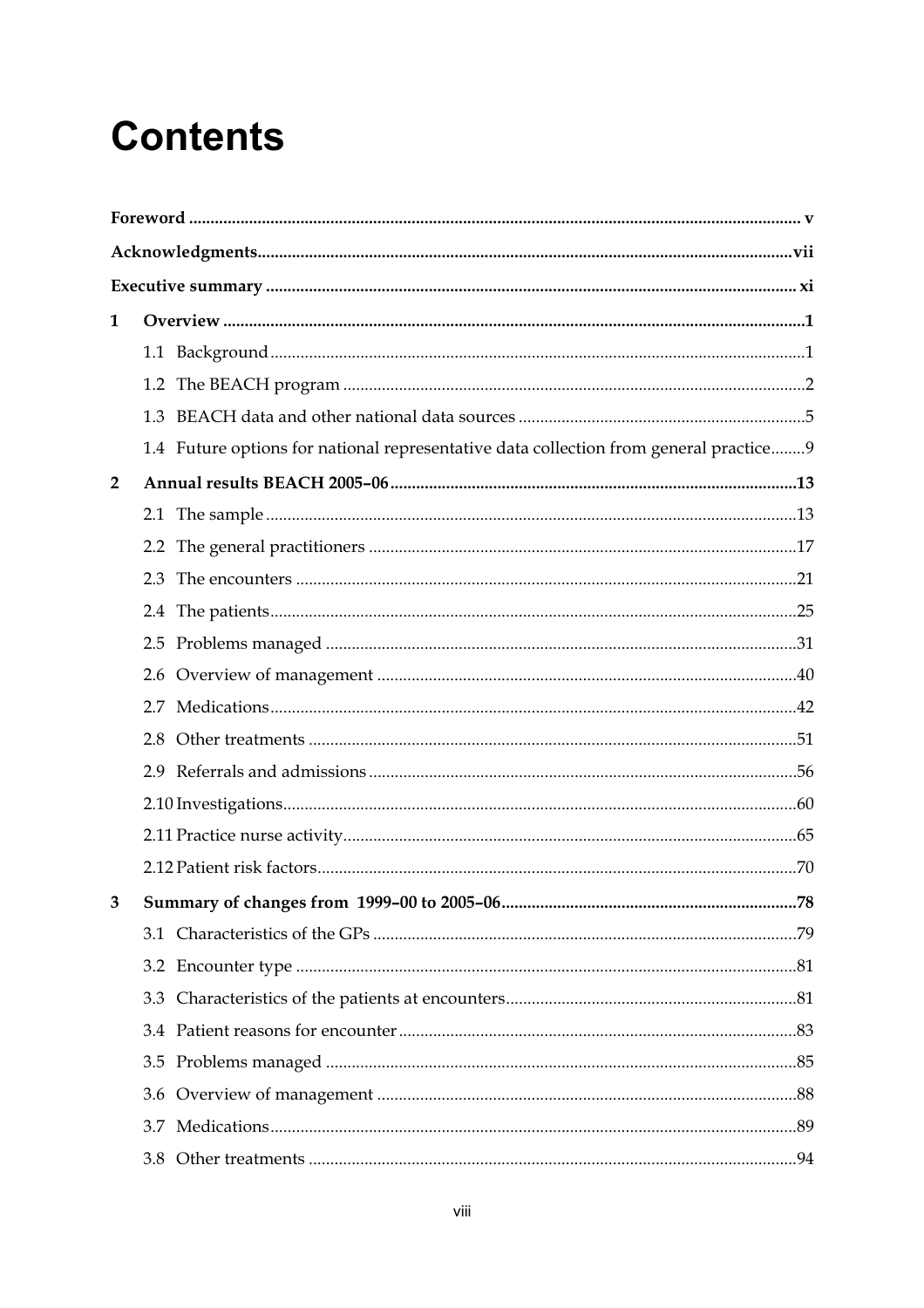| 4                                                                 |  |  |  |
|-------------------------------------------------------------------|--|--|--|
|                                                                   |  |  |  |
|                                                                   |  |  |  |
|                                                                   |  |  |  |
|                                                                   |  |  |  |
|                                                                   |  |  |  |
| 4.6                                                               |  |  |  |
|                                                                   |  |  |  |
|                                                                   |  |  |  |
|                                                                   |  |  |  |
|                                                                   |  |  |  |
|                                                                   |  |  |  |
| 5                                                                 |  |  |  |
|                                                                   |  |  |  |
|                                                                   |  |  |  |
|                                                                   |  |  |  |
| 5.4 Changes to data elements and reporting methods in 2005-06 113 |  |  |  |
|                                                                   |  |  |  |
| .115                                                              |  |  |  |
| 5.7                                                               |  |  |  |
| 5.8                                                               |  |  |  |
| 5.9                                                               |  |  |  |
|                                                                   |  |  |  |
|                                                                   |  |  |  |
|                                                                   |  |  |  |
|                                                                   |  |  |  |
|                                                                   |  |  |  |
|                                                                   |  |  |  |
|                                                                   |  |  |  |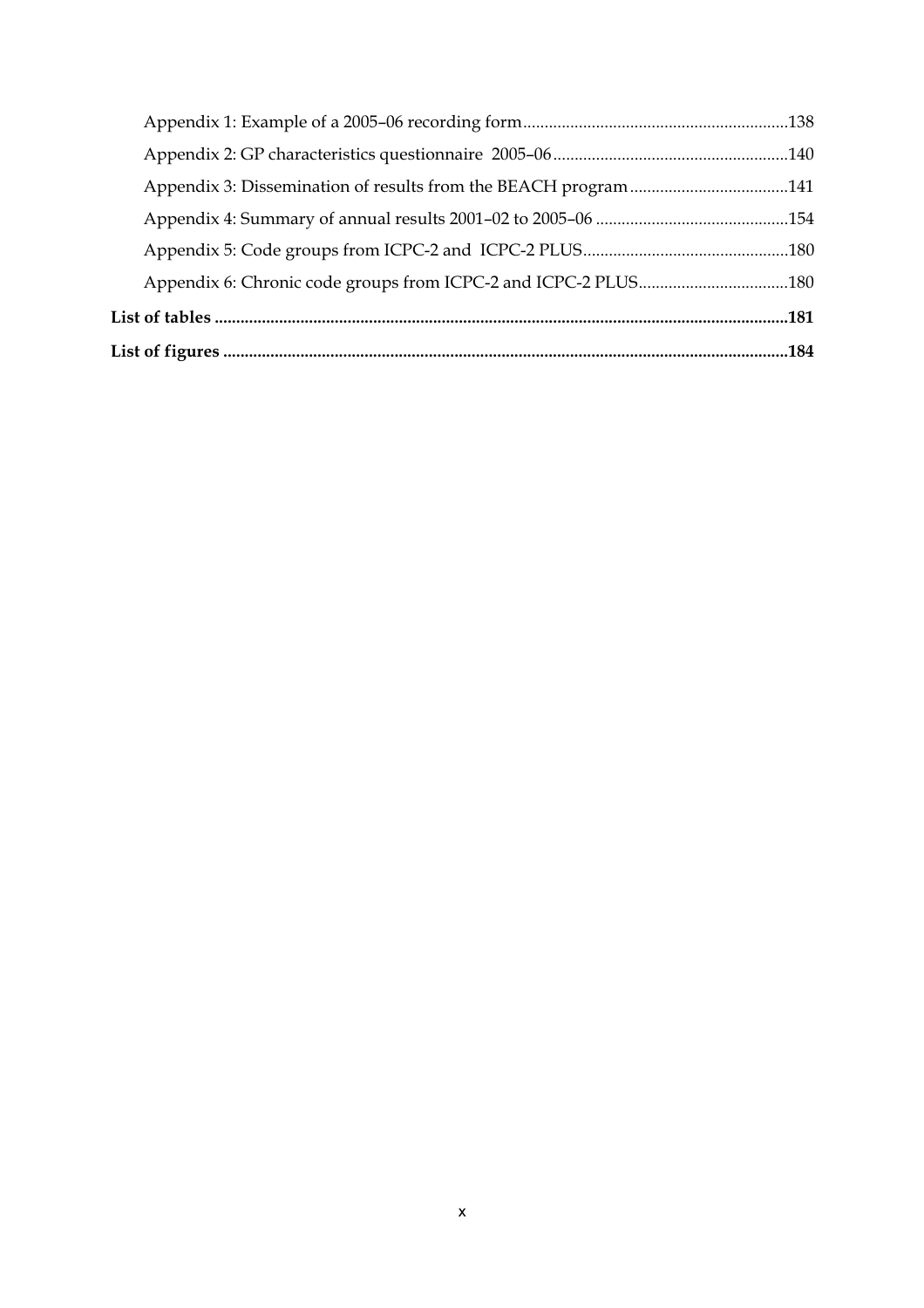## **Executive summary**

In describing the health of the Australian community, mortality statistics and hospital statistics are important markers of population health. However, although the majority of the population do not die or have a hospital stay in any given year, most people do see their general practitioner (GP)—about 85% of the 20.3 million people in Australian visit a GP at least once in any year. BEACH data suggest that in the 12 months 2001–02, people in Australia spent on average 83 minutes with a GP per head of population. This compares with about 56 minutes per head in New Zealand and about 30 minutes in the United States during the same period. The extent to which this affects health outcomes for the populations is as yet unclear. However, considering this high use of general practice care, information about the problems dealt with and how they are managed by GPs is essential.

General practitioners are the first port of call in the Australian health care system. They act as gatekeepers to the secondary and tertiary sectors, and in 2005 conducted more than 90 million consultations, most of which were claimed through Medicare (a national health insurance system). The BEACH (Bettering the Evaluation And Care of Health) program provides information about the content of these GP–patient encounters and of the services and treatments provided by GPs to the Australian community.

BEACH is a continuous national study of general practice activity that began in April 1998. It is the only continuous randomised study of general practice activity in the world, and the only national program which provides direct linkage of management actions (such as prescriptions, referrals, investigations) to the problem under management.

This report provides an overview of results from the eighth year of the program (April 2005 to March 2006). It also investigates changes in morbidity and management demonstrated over the last seven years. Summaries of results for each of the past five years are provided in Appendix 4.

The report provides a timely opportunity to measure the impact of practice nurses on general practice clinical activity since the introduction of specific Medicare item numbers in late 2004 for some defined activities by practice nurses. Practice nurse activity was recorded for the first time in 2005–06, the BEACH encounter form having been altered to capture this information. In summary: multiple item numbers (up to 3) could be recorded; and a tick box was added to the other treatments section to indicate that the practice nurse had provided the treatment. General practice clinical activity reported here includes that provided by the practice nurse. However, sections of the report also specifically describe the activities of these nurses and consider the implications of this work on the clinical activities of the general practitioners.

The BEACH program relies on the cooperation of randomly selected GPs across the country. Each completes details for 100 consecutive GP–patient encounters on structured paper encounter forms (Appendix 1). They also provide information about themselves and their practice (Appendix 2). About 1,000 GPs participate in BEACH each year and the sample is ever-changing. Participants gain points towards their quality assurance requirements for continued vocational registration.

The sample frame for the study is all vocationally registered GPs who claimed at least 375 A1 Medicare items of service from Medicare Australia in the most recent data quarter. The Australian Government Department of Health and Ageing draws the GP samples from Medicare claims data. The GPs are approached by letter with telephone follow-up.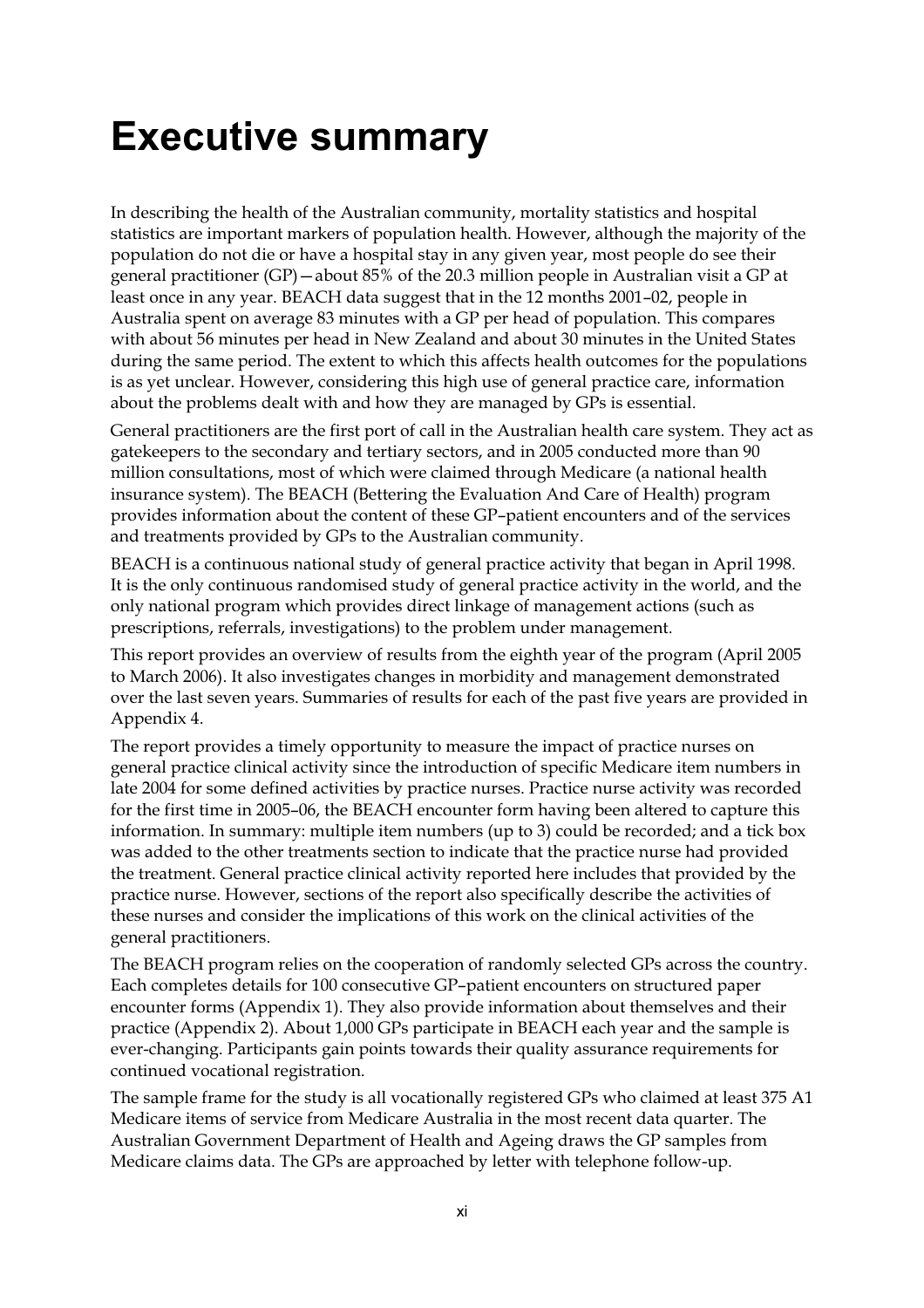In the 2005–06 BEACH data year, 1,017 GPs (representing 31.1% of those who were contacted and were currently practising in Australia) provided details for 101,700 encounters. Results are reported in terms of GP and patient characteristics, patient reasons for encounter, problems managed and management techniques used. Questions about selected patient health risk factors were asked of a subsample of patients, and the results are included in this publication. Abstracts for all other substudies covered in the eighth year of BEACH are reported at <www.fmrc.org.au/publications/SAND\_abstracts.htm>.

This report provides a summary of the results for BEACH 2005–06 (Chapter 2) and these results are compared with data from the previous seven years to assess changes over time (Chapter 3). The implications of some of these results are discussed in Chapter 4 and the methods are detailed and discussed in Chapter 5.

The GPs who participated in BEACH 2005–06 were found to be largely representative of all GPs in the original sample frame. There was an under-representation of younger GPs (aged <35 years). This could be due to the fact that over 25% of the younger GPs (compared with less than 10% of all other ages) drawn in the sample were not traceable, having moved to other practices without a forwarding address since the time the sample was drawn.

The raw encounter data were weighted for GP age and sex to ensure any discrepancies in the age–sex distribution of the sample were dealt with. The raw encounter data were also weighted according to the activity level of each participating GP (as measured by the number of Medicare items claimed) to ensure each set of 100 encounter forms represents the relative contribution of each participating GP to the total encounters across the country. As has been the case in previous years, the final sample of GP–patient encounters demonstrated excellent precision in representing the age–sex distribution of patients for all Medicareclaimed A1 items of service.

The feminisation and ageing of the GP workforce continues. In 2005–06 more than one-third (37%) of BEACH participants were female. Four in ten participants were aged 55 or more years, an increase of about 50% since 1999–00. The decrease in the number of clinical sessions worked per week detected over recent years appears to have steadied, the 2005–06 results aligning broadly with those of the previous year. The decrease in the likelihood of GPs providing their own or cooperative after-hours care of their patients continued in 2005–06, so that now more than half rely on deputising or emergency services.

The significant move away from solo practice reported in 2004–05 appears to have stabilised with approximately 12–13% of participants in each of the last two years being solo practitioners. The proportion of participants working in larger practices of five or more GPs, which increased dramatically between 1999–00 and 2003–04, has since then remained relatively constant at about 52%.

The proportion of participants who gained their primary medical degree in Australia sits at about 70% but overseas graduates from Asia, Europe and Africa make up an increasing proportion of the general practice workforce. The proportion of GPs who reported being Fellows of the RACGP (41%) aligned with last year's result, being an increase of about 25% since 1999–00 (31%).

Last year we found there had been an increase between 1998–99 and 2004–05 in the proportion of Medicare encounters claimed as long consultations. This year the rate did not differ from that found in 1999–00. However, there have been many changes in Medicare items claimable by GPs over the last few years. Addition of new item numbers means that some of the more complex consultations are now claimed under specific chronic disease management item numbers, and this influences the number of claims for long surgery consultations.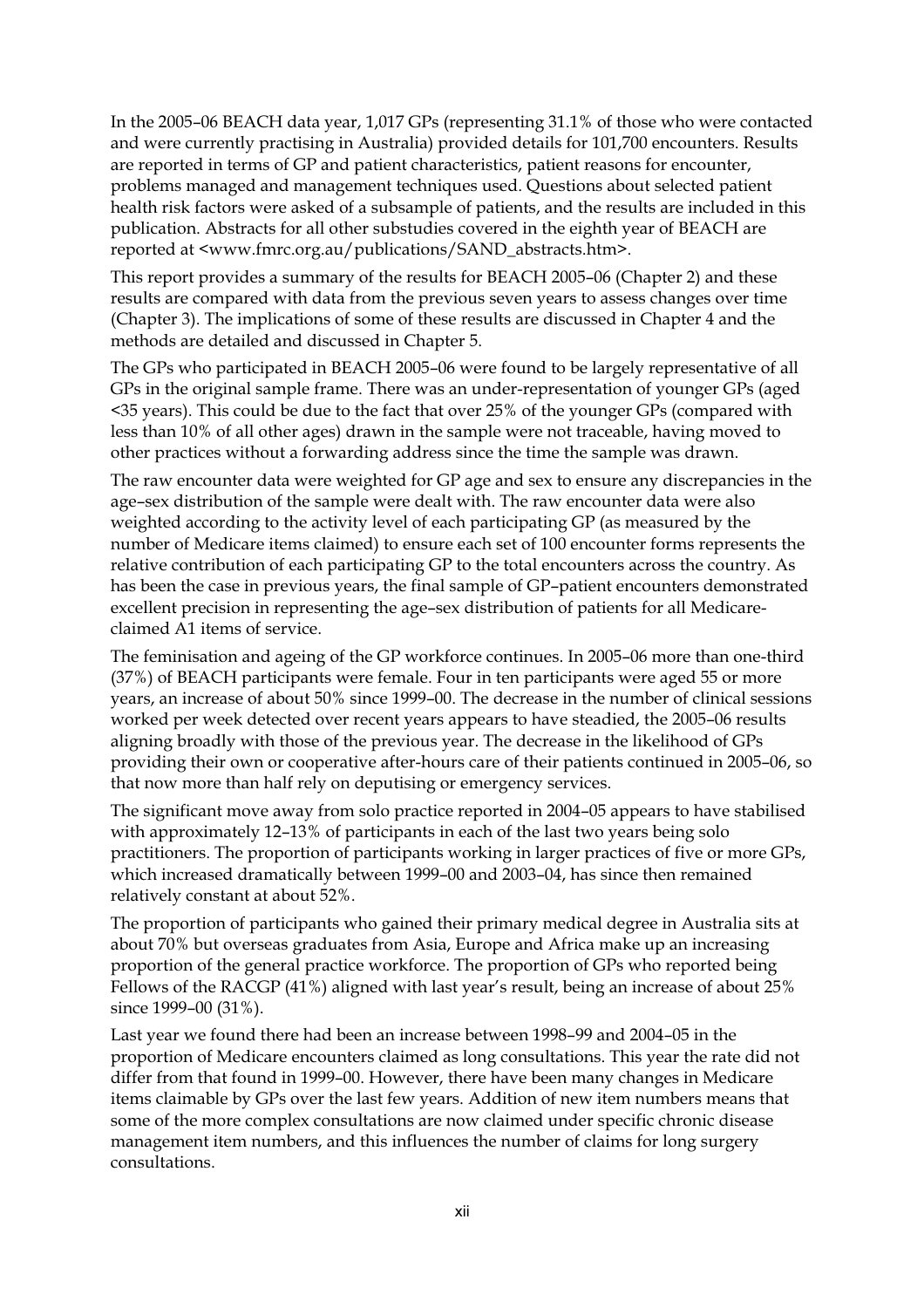In the subsample study of 32,489 encounters that included start and finish times for A1 Medicare-claimable encounters, there was no significant change in length of consultation (mean 14.9 minutes, median 13 minutes) since it was first measured in 2000–01 (14.8, 13 minutes).

The distribution of the GPs' workload across patient age groups is changing, with a decreasing proportion of their encounters being with patients aged less than 45 years. There were about 3 million fewer encounters with children (<15 years) and 5.8 million fewer with people of 15–44 years in 2005–06 than in 1999–00. An increasing proportion of encounters were with older patients (particularly those aged 75 years or more) and 'baby boomers', currently aged 45–64 years.

Between 1999–00 and 2001–02 there was a significant increase in the proportion of encounters with patients who hold a Commonwealth concession card, but since then the proportion has remained relatively constant at about 42%.

As in the past, the majority of patients present with only one reason for encounter (RFE), but there has been an increase in the rate of RFEs of a general nature, of those associated with the endocrine/metabolic system and of the male genital system, with fewer of a respiratory and neurological nature. Visits to obtain the results of tests and investigations continued to increase although growth appears to have diminished.

In light of the changing age distribution of the patients encountered, it is surprising there has not been an increase in the number of problems managed at the encounter. It has remained steady at 146 problems per 100 encounters. However, as in previous years, there was a significant increase in the overall management rate of chronic problems from 1999–00 to 2005–06. More specifically, there have been increases in management rates of specific types of chronic conditions including hypertension, diabetes, lipid disorders, osteoarthritis and oesophageal disease, which may reflect the morbidity of the ageing patient population.

In 2005–06, upper respiratory tract infection (URTI) remained the second most common problem managed in general practice, a position it has held since problem management rates were first measured in the Australian Morbidity and Treatment Survey 1990–91. However, while it remains in second position, the management rate has decreased since 1999–00 in line with the decrease in the proportion of encounters that are with children. The rate increased marginally between 2004–05 and 2005–06, reverting to the level managed in 2002–03. This could represent a higher incidence of URTI in the community in 2005–06 than in the previous year. The management rates of other acute respiratory conditions (including acute bronchitis, allergic rhinitis and sinusitis) have also decreased since 1999–00.

As previously mentioned, there has been an increase in the rate at which patients present to their GP for results of tests and investigations. In parallel, the rate at which GPs record 'test results' as the problem being managed also increased significantly. Considered in combination with the decreasing number of encounters where the patient was not seen (e.g. telephone encounters, provision of repeat prescription) it would appear that patients are being asked more often to return to the surgery in person to receive results and that many of these results are found to be clear, so that no diagnostic label is provided by the GP.

In 2005–06 at least one management action was recorded by the GP for 86% of the problems managed. At least one medication was prescribed, supplied or advised (most commonly prescribed) for over half the problems managed. GPs used at least one form of counselling and/or advice in the management of about one in five problems and undertook at least one procedure for one in ten problems managed. Only about 11% of patients were referred elsewhere for their problem, and most of these referrals were to specialists. Ordering of tests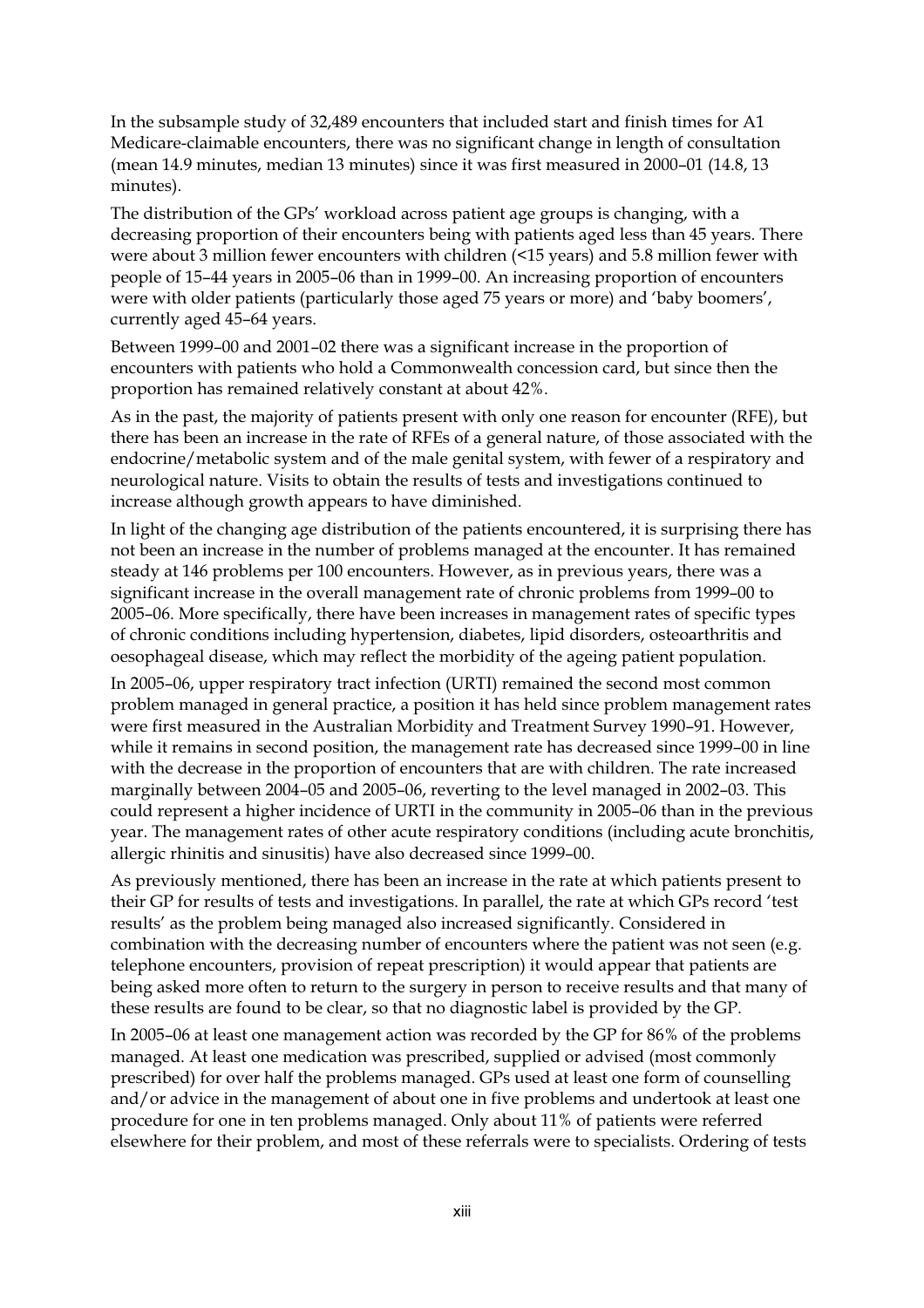and investigations was more likely than referral. For 18% of problems the GP placed orders for tests, by far the majority being for pathology tests.

Some of these management activity patterns have altered since 1999–00. The total medication rate (prescribed, supplied and advised for over-the-counter purchase) decreased by about 5%. The decline has been greatest in the rate of prescriptions, which fell by almost 13%, from 94 prescriptions per 100 encounters in 1999–00 to 86 per 100 in 2005–06. Although a 13% fall may not seem large, if this change is extrapolated to general practice across Australia it represents an average annual national decrease of 2.4 million prescriptions (i.e. there being an estimated 14.3 million fewer prescriptions given by GPs in 2005–06 than in 1999–00). Note that this is a decrease in the number of occasions a prescription is written and does not consider the number of repeats involved or whether the prescription was filled. Reasons for this decrease may be a combination of wider availability of some medications for over-thecounter purchase, the increasing polyvalence of some medications, and broadening of some government initiatives in terms of free supply of selected vaccines.

The decreasing prescription rate was not consistent across all drug types. The largest decreases were seen in the prescribing of celecoxib (with a concomitant increase in meloxicam), ranitidine and omeprazole (counteracted by an increase in prescriptions for esomeprazole), diuretics (with a concomitant increase in combination ACE inhibitors and diuretics), levonorgestrel/ethinyloestradiol (perhaps in reaction to publicity about the possible negative effect of hormone replacement therapy in menopause), and salbutamol (counteracted by an increase in prescriptions for fluticasone/salmeterol combination). The overall rate of antibiotic prescribing has not changed significantly since 2001–02 but the prescribing rate of the antibiotics amoxicillin and cephalexin also continued to increase.

It is worth noting that the extent to which GPs are providing medication directly to the patient is increasing. The types of medications supplied include vaccines (reflecting changes in the supply chain for vaccines, such as the meningococcal vaccine) and relatively high direct supply rates of meloxicam, esomeprazole, paracetamol and celecoxib.

Provision of clinical treatments such as advice, education and counselling form an essential part of general practice activity. Last year we reported a steady increase in the rate of clinical treatments given by GPs between 1998–00 and 2004–05. In 2005–06, recorded clinical treatments given by either the GP or the practice nurse at the encounter, decreased by 25% in a single year. This result suggests there were about 10 million fewer clinical treatments given by GPs in 2005–06 than in 2004–05, and about 6 million fewer than in 1999–00.

The decrease was reflected in various specified types of treatments. General advice and education decreased from 7.0 per 100 encounters in 2004–05 to 4.8 per 100 in 2005–06. Advice and education about medication more than halved over the same period. Significant decreases were also demonstrated in the rates of advice and education about nutrition and weight, counselling about exercise, and advice and education about the treatment being provided. A decrease did not occur in the rate of psychological counselling recorded.

This sudden decrease follows the introduction of Medicare item numbers in November 2004 for some practice nurse services. It is possible that these item numbers have facilitated increased access to practice nurses, so that practice nurses rather than GPs are taking up responsibility for providing patients with advice and education. This relationship will be investigated further through more complex analysis.

Procedural work done by the GPs remained at last year's level and appear to have been steady since 2002–03 at about 15 per 100 encounters. However, due to a rise in this rate between 1999–00 and 2002–03, GPs would have undertaken some 900,000 additional procedures in 2005–06 than they did in 1999–00.